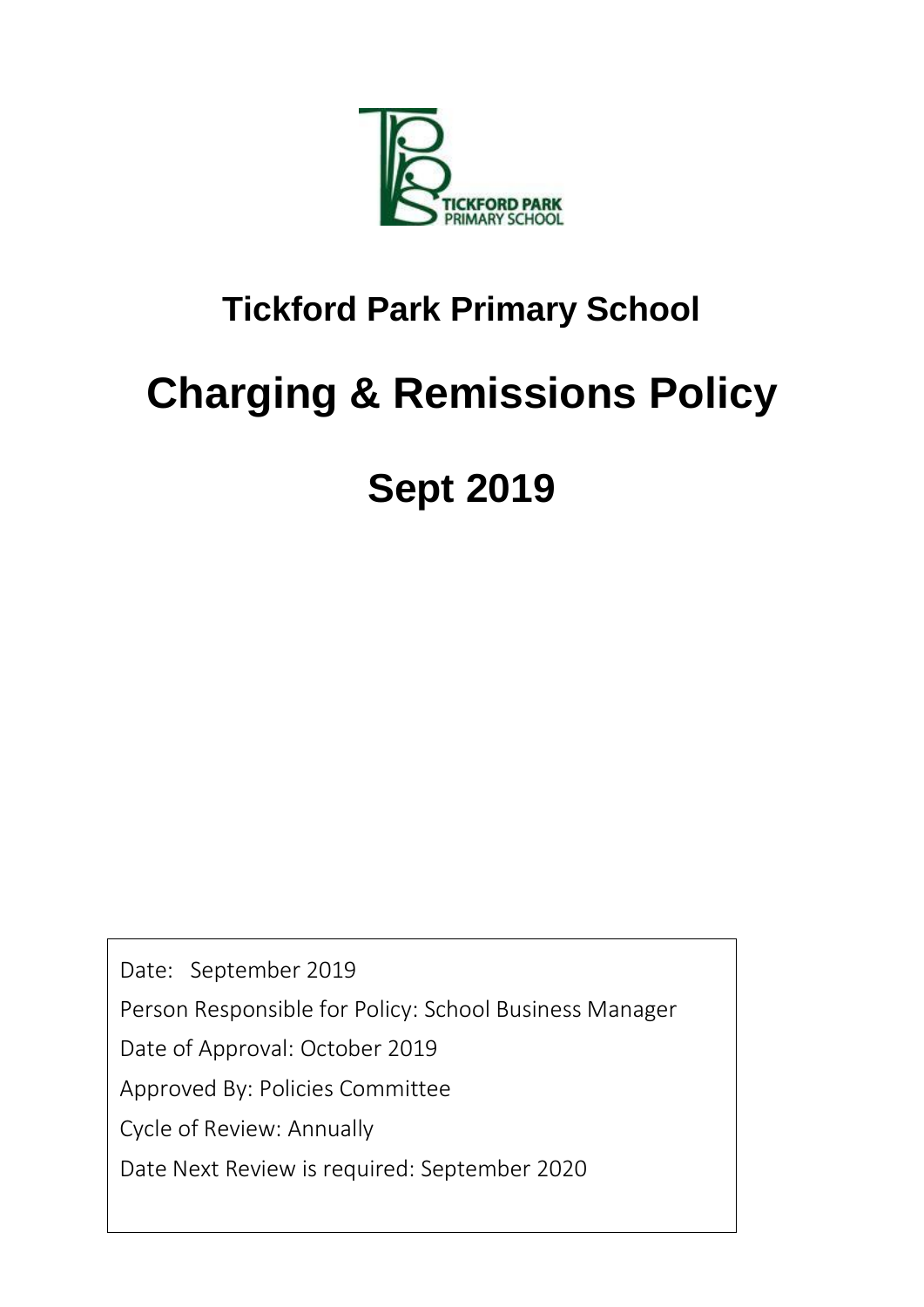#### **CHARGING AND REMISSIONS POLICY**

Sections 449-462 of the Education Act 1996 sets out the law on charging for school activities in schools maintained by local authorities in England. Tickford Park Primary School operates within these regulations.

#### **Charging Policy**

#### **1. Activities without Charge**

*There will be no charge for the following activities:* 

- Admission applications.
- Education provided wholly or mostly during school hours. This includes the supply of any materials, books, instruments or other equipment.
- Education provided on any visit that takes place during school hours.
- Education provided on any visit that takes place outside school hours if it is part of the national curriculum or Religious education.
- Education provided outside school hours if it is part of the National Curriculum.
- Instrumental or vocal tuition, for pupil's learning individually or in groups, unless the tuition is provided at the request of the pupil's parent.
- Transporting registered pupils to or from premises, where the Local Authority has a statutory obligation to provide transport.
- Music tuition for a child who is looked after by a local authority.

#### **2. Chargeable Activities**

- Any materials, books, instruments or equipment, where the child's parent wishes him or her to own them
- Music or vocal tuition provided at the request of the pupil's parent
- Transport (other than that arranged by the local authority)
- Board and Lodging on a residential visit

When calculating the cost of chargeable activities, an amount may be included in relation to:

- Any materials, books or instruments provided in connection with the activity.
- The cost of buildings and accommodation
- Non-teaching staff costs
- The cost, or proportionate cost of teaching staff employed for tuition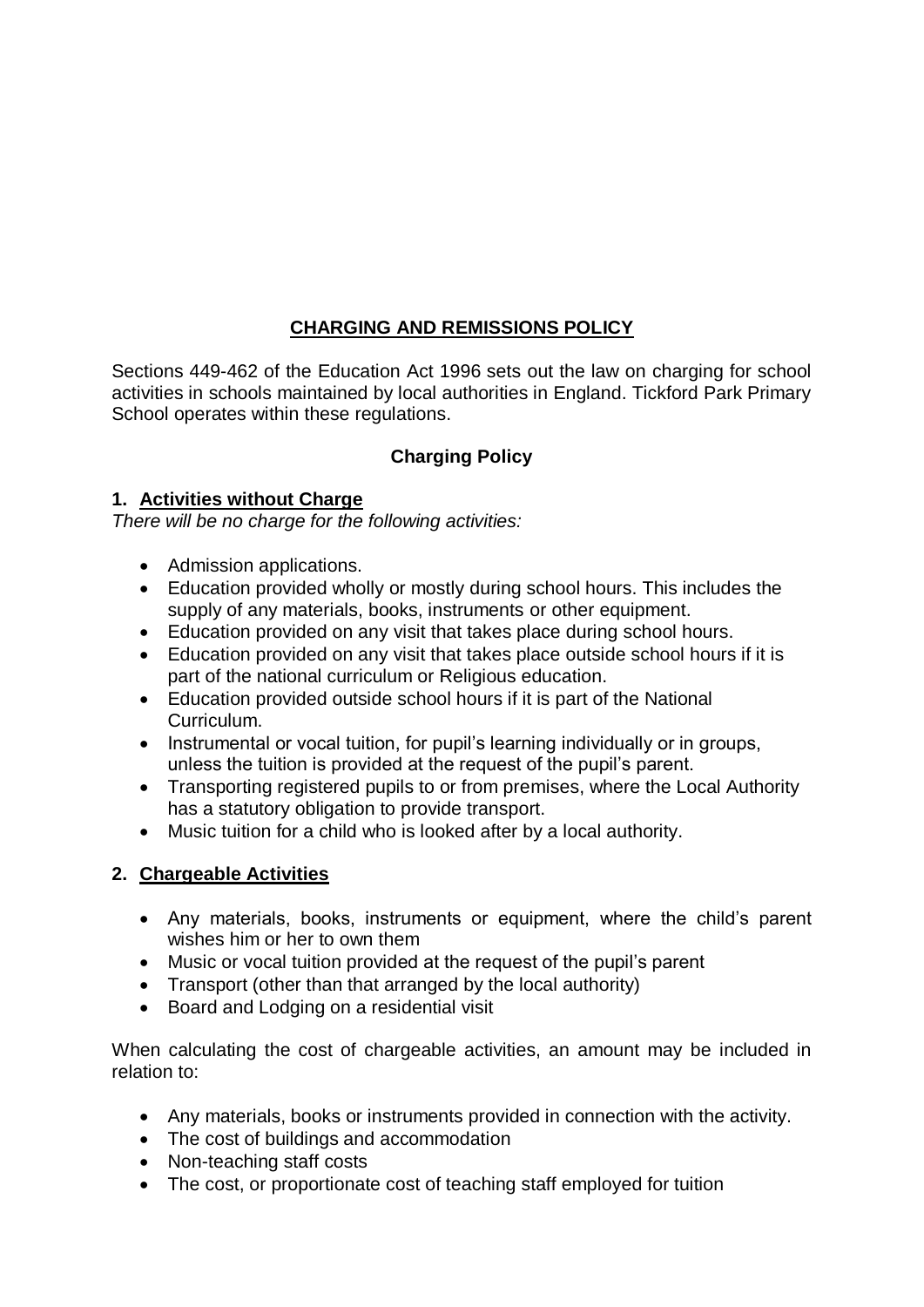Any charge made in respect of individual pupils will not be greater than the actual cost of providing the activity. No charge will include an element of subsidy for other pupils.

Parental agreement is necessary for the provision of chargeable activities.

#### **3. Tickford Teatime Club**

There is a separate policy detailing the charges, terms and conditions of the After School Club.

#### **4. Voluntary Contributions**

The Governors recognise the value of educational visits in supporting the curriculum and putting much of the work in school into context. We believe that these activities should continue to be available for our children so that they can enjoy a wider range of educational opportunities. The school budget does not provide adequate funds to allow financial support of educational visits or events.

The school may ask for voluntary contributions towards the cost of school-time activities to assist with funding, subject to the following conditions:

- Any children of parents who do not wish to contribute will not be treated any differently or excluded from an activity.
- Where there are insufficient contributions to make the activity viable, or the school cannot fund it from some other source, then the activity will be cancelled.
- A small charge to cover insurance and administration will be included in the calculation for suggested voluntary contributions.
- All requests to parents for voluntary contributions will make it clear that the contributions are voluntary and that there is no obligation.

#### 5. **Remissions**

Pupil's eligible for Pupil Premium may receive financial support towards school visits, residentials, after school clubs, music lessons and any other chargeable events. This will be at the discretion of the governing board and headteacher and will depend on the activity in question.

The school cannot subsidise board or lodgings for residential visits.

#### **6. Damages**

The Governing board reserve the right to:

- a) Request parents to meet the costs of breakages or damages to school, staff and/or another child's property and buildings as a result of their child's misbehaviour.
- b) Make an appropriate charge for loss or damage to books. If the books are on loan from the School Library Service or a third party loan service then the charge may be specified in the agreement between the service and the school.